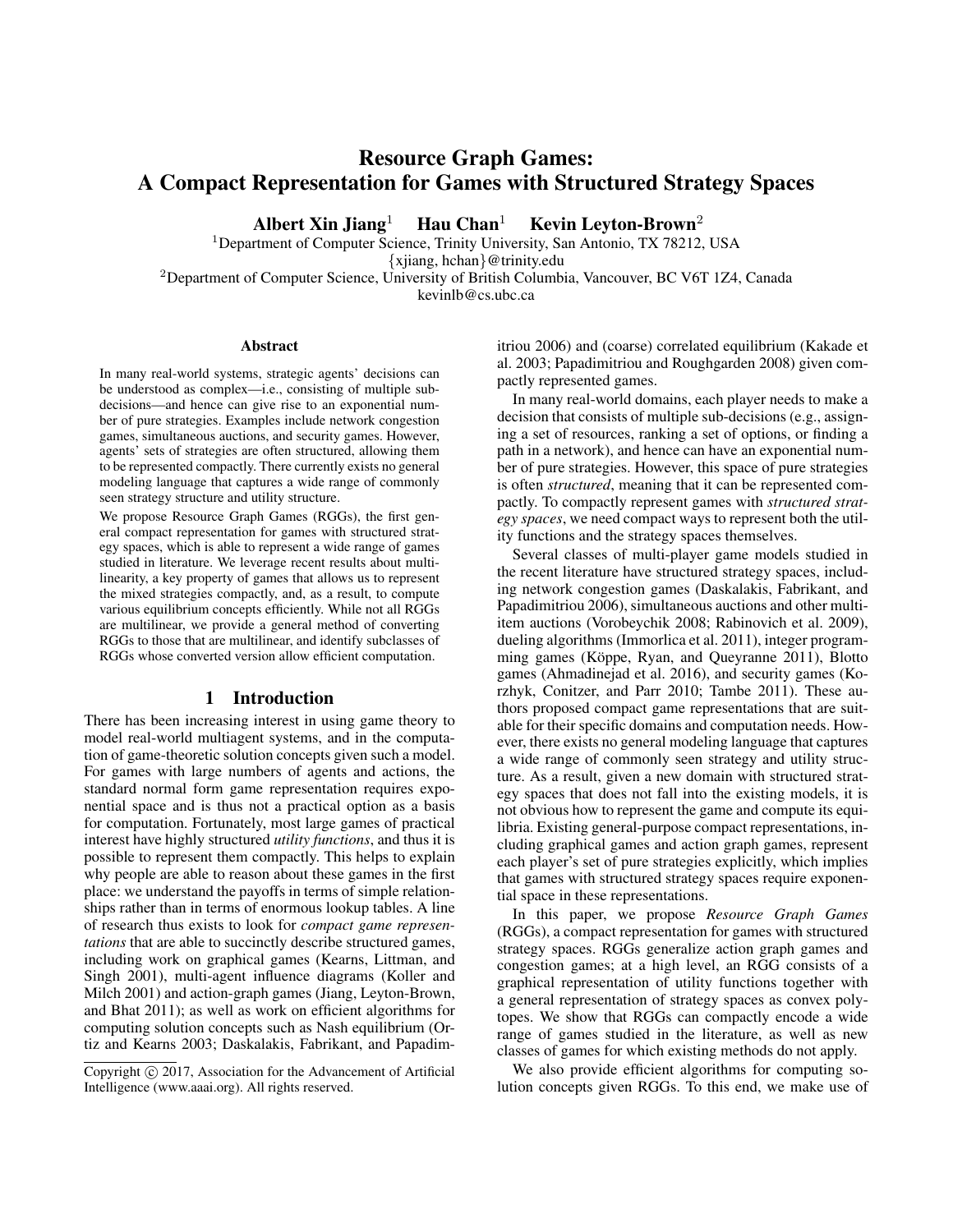a recent result (Chan et al. 2016): if a game is *multilinear* (the utility functions are linear in each player's strategy), and furthermore if there exist polynomial-time algorithms for two subproblems UtilityGradient and Polytope-Solve, then (i) mixed strategies can be represented compactly, (ii) a coarse correlated equilibrium (CCE) can be computed in polynomial time, and (iii) the problem of finding a Nash equilibrium is in PPAD, which implies that the problem can be polynomially reduced to the problem of finding a Nash equilibrium in a polynomial-sized bimatrix game.

We show that all RGGs can be formulated as multilinear games, after adding a polynomial number of auxiliary resource nodes. Furthermore, UtilityGradient can be computed in polynomial time. However, PolytopeSolve may require exponential time. We identify subclasses of RGGs for which such polynomial-time subroutines can be constructed. Thus, we are able to compute various solution concepts for those games efficiently. Finally, we identify a natural subclass of RGGs that are multilinear (without any reformulation): those in which a player's sub-decisions do not directly influence each other's utilities.

A related line of work aims to compactly represent games' decisions and utilities using either Boolean logic (Harrenstein et al. 2001; Dunne and Wooldridge 2012) or constraint satisfaction problems (Nguyen, Lallouet, and Bordeaux 2013; Nguyen and Lallouet 2014). Each player in these formulations can control multiple decision variables, and as a result these formulations can model games with structured strategy spaces. These works focus on computing pure-strategy Nash equilibrium (PSNE) and its variants, using techniques from Boolean satisfiability and constraint programming respectively. Our work focuses on computation of mixed-strategy based solution concepts including Nash equilibrium and coarse correlated equilibrium, which always exist in finite games, unlike PSNE.

#### 2 Preliminaries

A game is specified by  $(N, S, u)$ , where  $N = \{1, \ldots, n\}$  is the set of players. Each player  $i \in N$  chooses from a finite set of pure strategies  $S_i$ . Denote by  $s_i \in S_i$  a pure strategy of *i*. Then  $S = \prod_i S_i$  is the set of pure-strategy profiles. Moreover,  $u = (u_1, \ldots, u_n)$  are the utility functions of the players, where the utility function of player i is  $u_i : S \to \mathbb{R}$ .

The *normal form* explicitly represents the strategy set  $S_i$ and the utility function  $u_i$  for each player i. Thus, the size of the representation is on the order of  $n|S| = n \prod_i |S_i|$ .

A mixed strategy  $\sigma_i$  of player i is a probability distribution over her pure strategies. Let  $\Sigma_i = \Delta(S_i)$  be i's set of mixed strategies, where  $\Delta(\cdot)$  denotes the set of probability distributions over a finite set. Denote by  $\sigma =$  $(\sigma_1, \ldots, \sigma_n)$  a mixed strategy profile, and  $\Sigma = \prod_i \Sigma_i$  the set of mixed strategy profiles. Denote by  $\sigma_{-i}$  the mixed strategy profile of players other than i.  $\sigma$  induces a probability distribution over pure strategy profiles. Denote by  $u_i(\sigma)$  the expected utility of player i under  $\sigma: u_i(\sigma)$  =  $E_{s \sim \sigma}[u_i(s)] = \sum_{s \in S} u_i(s) \prod_{k \in N} \sigma_k(s_k)$ , where  $\sigma_k(s_k)$  is player k's probability of playing the pure strategy  $s_k$ .

Player *i*'s strategy  $\sigma_i$  is a best response to  $\sigma_{-i}$  if  $\sigma_i \in$  $\arg \max_{\sigma'_i \in \Sigma_i} u_i(\sigma'_i, \sigma_{-i})$ . A mixed strategy profile  $\sigma$  is a Nash equilibrium (NE) if for each player  $i \in N$ ,  $\sigma_i$  is a best response to  $\sigma_{-i}$ .

Denote by  $\mathbb{Z}_+$  the set of nonnegative integers. A *rational polytope* is defined by a set of inequalities with integer coefficients; formally  $P = \{x \in \mathbb{R}^m | Dx \leq f\}$  is a rational polytope if D and f consist of integers.

Polytopal Strategy Spaces We are interested in games in which a pure strategy has multiple components. Without loss of generality, if each pure strategy of player i has  $m_i$  components, we can associate each such pure strategy with an  $m<sub>i</sub>$ -dimensional nonnegative integer vector. Then the set of pure strategies for each player *i* is  $S_i \subset \mathbb{Z}_+^{m_i}$ . In general the number of integer points in  $S_i$  can grow exponentially in  $m_i$ . Thus, we need a compact representation of  $S_i$ .

In most studies of games with structured strategy spaces, each  $S_i$  can be expressed as the set of integer points in a rational polytope  $\dot{P}_i$ , i.e.,  $S_i = P_i \cap \mathbb{Z}_{+}^{m_i}$ . Then, in order to represent the strategy space, we only need to specify the set of linear constraints defining  $P_i$ , with each linear constraint requiring us to store  $O(m_i)$  integers. We call a game with this property *a game with polytopal strategy spaces*.

**Multilinear Games** When  $|S_i|$  is exponential, representing a mixed strategy  $\sigma_i$  explicitly would take exponential space. (Chan et al. 2016) showed that mixed strategies can be compactly represented if the game is *multilinear*.

Definition 1. *Consider a game* Γ *with polytopal strategy*  $sets S_i = P_i \cap \mathbb{Z}_+^{m_i}$  for each *i*.  $\Gamma$  *is a multilinear game if* 

*1. for each player*  $i, \exists U^i \in \mathbb{R}^{\prod_{k \in N} m_k}$  such that  $\forall s \in S$ ,

$$
u_i(s) = \sum_{(j_1...j_n) \in \prod_k [m_k]} U^i_{j_1...j_n} \prod_{k \in N} s_{k,j_k},
$$

*where*  $[m_k] = \{1, \ldots, m_k\}$ *; in particular, given a fixed*  $s_{-j}$ ,  $u_i$  is a linear function of  $s_j$ .

*2. The extreme points (i.e. vertices) of*  $P_i$  *are integer vectors,* which implies that  $P_i = conv(S_i)$ , the convex hull of  $S_i$ .

Given a mixed strategy  $\sigma_i$ , the *marginal vector* corresponding to  $\sigma_i$  is the expectation over the pure strategy space  $S_i$  induced by the distribution  $\sigma_i$ :  $\pi_i = E_{\sigma_i}[s_i] = \sum_{s_i \in S_i}$  $\sigma_i(s_i)s_i$ . The set of marginal vectors is exactly  $conv(S_i) =$  $P_i$ . (Chan et al. 2016) showed that given a multilinear game,  $u_i(\sigma) = \sum_{(j_1...j_n)\in\prod_k[m_k]} U^i_{j_1...j_n} \prod_{k\in N} \pi_{k,j_k}$ . That is, marginal vectors capture all payoff-relevant information about mixed strategies, and thus we can use them to compactly represent the space of mixed strategies.

Given the *marginal strategy profile*  $\pi = {\pi_i}_{i \in N}$ , we slightly abuse notation and denote by  $u_i(\pi)$  player i's expected utility under  $\pi$ . Due to multilinearity, after fixing the strategies of players  $N \setminus \{k\}$ ,  $u_i(\pi)$  is a linear function of  $\pi_k$ . We define the *utility gradient* of player i with respect to player k's marginal,  $\nabla_k(u_i(\pi_{-k})) \in \mathbb{R}^{m_k}$ , to be the vector of coefficients of this linear function. Formally,  $\forall j_k \in [m_k]$ ,  $(\nabla_k u_i(\pi_{-i}))_{j_k} \equiv$  $\sum_{(j_1,..j_{k-1},j_{k+1},..,j_n)\in \prod_{\ell=1}^{N\setminus\{k\}}[m_\ell]} U^i_{j_1...j_n} \prod_{\ell\in N\setminus\{k\}}\pi_{\ell,j_\ell}.$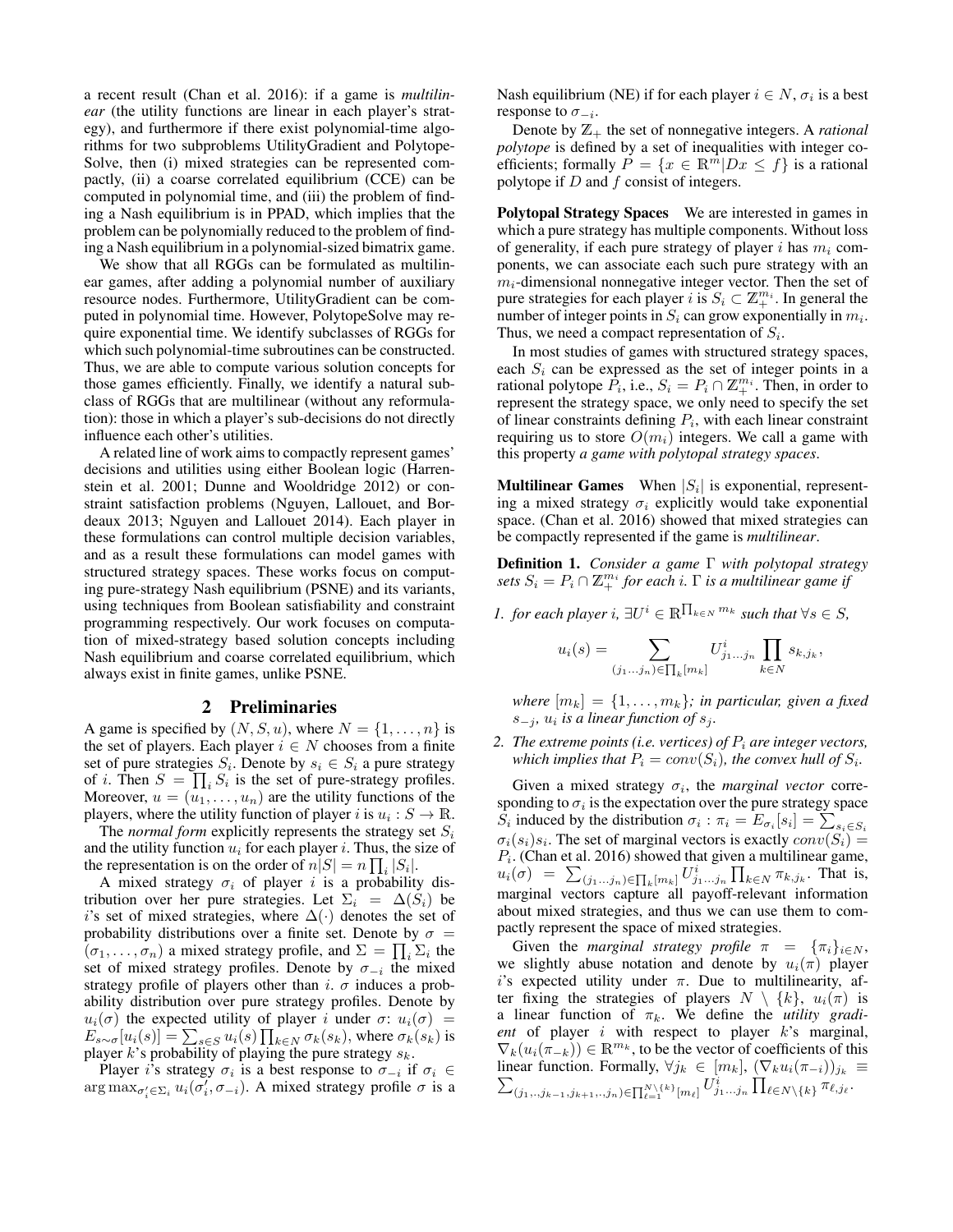Equilibrium Computation in Multilinear Games (Chan et al. 2016) identify two problems as the key subtasks for equilibrium computation: First, (UtilGradient) given a compactly represented game that satisfies multilinearity, given players  $i, k \in N$ , and  $\pi_{-k}$ , compute  $\nabla_k(u_i(\pi_{-k}))$ . Second, (PolytopeSolve) given a compactly represented game with polytopal strategy space, player  $i$ , and a vector  $d \in \mathbb{R}^{m_i}$ , compute  $\arg \max_{x \in P_i} d^T x$ .

They note that if PolytopeSolve can be solved in polynomial time, then there is a polynomial time procedure to generate mixed strategies that are consistent with the given marginals. Moreover, they show that given a multilinear game, if there are polynomial-time procedures for UtilGradient and PolytopeSolve, then best response against marginals can be computed in polynomial time, an exact CCE can be found in polynomial time, and computing a Nash equilibrium is in PPAD.

## 3 Resource Graph Games

Informally, an RGG is played on a set A of *resources*, with each player able to choose a subset of the resources. Thus, each pure strategy is a  $|A|$ -dimensional 0–1 vector, and we represent the set of pure strategies as a polytopal strategy space. There is a resource graph, whose nodes are resources and whose directed edges induce a neighborhood for each resource. Each player i's utility is the sum of contributions from each of his chosen resources. The utility contribution from choosing a resource  $\alpha \in \mathcal{A}$  is a function of the configuration (vector of counts of the number of players choosing each resource) of  $\alpha$ 's neighborhood.

Formally, a Resource Graph Game (RGG) is specified by the tuple  $(N, \mathcal{A}, \{S_i\}, G, \{u^{\alpha}\})$ , where:

- $N = \{1, \ldots, n\}$  is the set of players.
- $\mathcal A$  is a set of resources.
- Each pure strategy  $s_i \in S_i$  of player i corresponds to a subset of resources, represented by a  $|A|$ -dimensional 0– 1 indicator vector.
- $S_i$  is represented as a polytopal strategy space:  $S_i$  =  $P_i \cap \{0,1\}^{|A|}$  where  $P_i = \{x \in [0,1]^{|A|} | D_i x \le f_i\},\$  $D_i \in Z^{\ell_i \times |\mathcal{A}|}$  and  $f_i \in Z^{\ell_i}$ , i.e.,  $P_i$  is a rational polytope defined by  $\ell_i$  linear constraints. Let  $s_{i\alpha}$  be the component corresponding to resource node  $\alpha \in A$ .
- Given a pure strategy profile  $s = (s_1 \dots s_n)$ , the configuration  $c \in \mathbb{Z}_+^{|\mathcal{A}|}$  is a vector of integers representing the total number of agents who have selected each resource:<sup>1</sup>  $c = \sum_{i \in N} s_i$ .
- The resource graph  $G = (\mathcal{A}, E)$  is a directed graph, where self-edges are allowed. The neighborhood of  $\alpha$ , denoted by  $\nu(\alpha)$ , is the set of nodes with edges going into  $\alpha$ .

Denote by  $c^{(\alpha)} \in \mathbb{Z}_+^{\nu(\alpha)}$  the configuration over the neighborhood of  $\alpha$ . Let  $C^{(\alpha)} \subset \mathbb{Z}_+^{\nu(\alpha)}$  be the set of possible configurations over the neighborhood of  $\alpha$ .

- For each resource node  $\alpha$ , define utility function  $u^{\alpha}$ :  $C^{(\alpha)} \to \mathbb{R}$ .  $u^{\alpha}(c^{(\alpha)})$  represents the utility contribution of using resource  $\alpha$ , when the pure strategy profile induces a configuration  $c^{(\alpha)}$  over the neighborhood of  $\alpha$ .
- The utility of player i is then aggregated<sup>2</sup> over the resources chosen by  $s_i$ :

$$
u_i(s) = \sum_{\alpha: s_{i\alpha} = 1} u^{\alpha}(c^{(\alpha)}) = \sum_{\alpha \in \mathcal{A}} s_{i\alpha} u^{\alpha}(c^{(\alpha)})
$$
 (1)

# 3.1 Properties of RGGs

What is the size of the RGG representation? In general, the representation size grows polynomially as long as the graph has bounded in-degree.

**Proposition 1.** An RGG representation stores  $O(|A| \cdot n^{\mathcal{I}} +$  $\sum_{i=1}^{n} \ell_i$ )) *numbers, where*  $\mathcal{I}$  *is the maximum in-degree of the resource graph.*

Since each  $S_i \subset \{0,1\}^{|\mathcal{A}|}$ , RGGs can represent games with as many as  $2^{|A|}$  pure strategies per player.

Another natural question is the generality of RGGs. One observation is that the pure strategies in RGGs are limited to vertices of the 0–1 hypercube  $\{0, 1\}^{|A|}$ . What if we want to represent pure strategies in  $Z^{m_i}$  that involve larger integers? For example, in the context of resources, a player  $i$  could decide to use different integer amounts  $j \in \{0, 1, \ldots, J\}$ of resource  $\alpha$ . We could extend our definition of RGGs to allow this, but, in this paper, we restrict to 0–1 vectors for notational simplicity. Furthermore, it turns out that we can reduce the general integer vector case to the case of 0–1 vectors by introducing additional resource nodes. More specifically, we create resource nodes  $\alpha^0, \dots, \alpha^J$ , and allow player i to choose exactly one node  $\alpha^j$  from this set, indicating that  $j$  units of resource are used. This can be enforced by the linear constraint  $\sum_{j=0}^{J} s_{i\alpha j} = 1$ . The usage amount by i on the original resource can be expressed as  $\sum_{j=0}^{J} j s_{i\alpha^j}$ , which can be substituted into any constraints on this usage amount, resulting in a set of linear constraints on the  $0-1$  vector  $s_i$ .

Another potential limitation is that each player only receives utility contributions from the resources that he choses. What if we want to model cases where player  $i$  also receives utility from not choosing a resource  $\alpha$ ? For example, in a security scenario, by not protecting a target the defender may incur costs if that target is attacked. We can model this using RGGs by creating an additional resource node  $\alpha^0$ , and adding constraints so that  $s_{i\alpha} = 1$  whenever  $s_{i\alpha} = 0$  and vice versa. Then we can define a utility function on  $\alpha^0$ , which will be triggered whenever  $\alpha$  is not chosen. In Example 3 below we illustrate this technique.

Indeed, the fact that we could encode this scenario was not a coincidence: RGGs can represent arbitrary games. Since

<sup>&</sup>lt;sup>1</sup>Results in this paper can be adapted to the more general case where configuration on resource  $\alpha$  is defined to be  $c(\alpha) =$  $*_{i∈N} g_i(s_{iα})$  where  $*$  is a binary operator and  $g_i: \{0,1\} \rightarrow \mathbb{Z}$ . This is analogous to contribution-independent function nodes in action-graph games (Jiang, Leyton-Brown, and Bhat 2011).

 $2$ For certain games, it might make sense to use another aggregation operator instead of summation, such as min and max. We do not further discuss such games in this paper.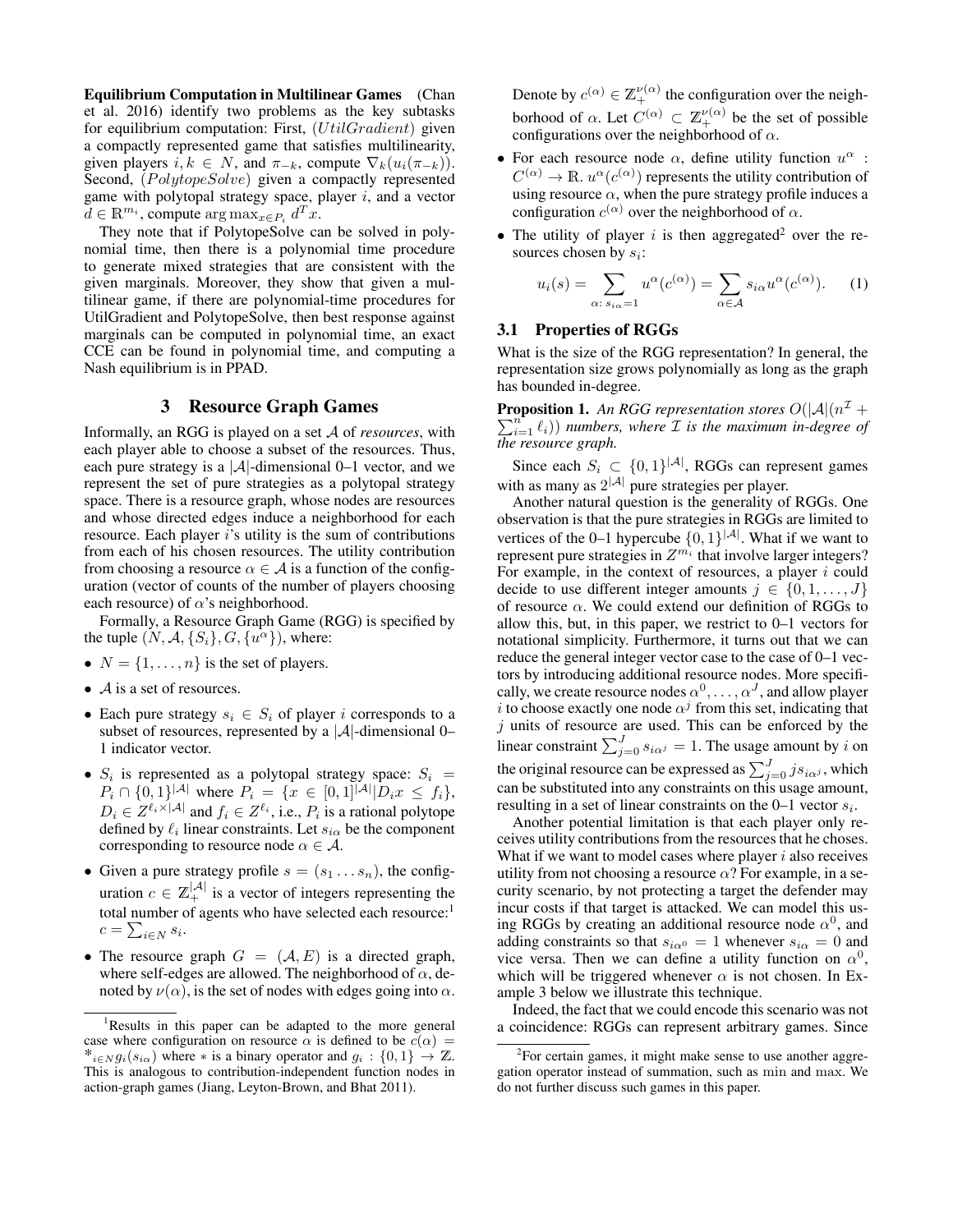

Figure 1: RGG representation of a T-target security game.

AGGs are a special case of RGGs and AGGs can represent arbitrary normal form games (Jiang, Leyton-Brown, and Bhat 2011), we have the following.

Proposition 2 (Generality of RGGs). *Any finite game can be represented as an RGG.*

The following examples show that RGGs can *compactly* represent a wide range of games studied in the literature.

Example 1 (Congestion Games). *Each resource in the congestion game corresponds to a resource node in the RGG representation. The resource graph contains only self-edges. Each pure strategy is a subset of resources; in the RGG this is represented as an indicator vector*  $s_i$  *for the subset.*  $P_i$ is then the convex hull of the set of pure strategies  $S_i$ .  $u^{\alpha}$ *corresponds to the congestion cost function for resource* α*.*

Example 2 (Network Congestion Games). *In network congestion games, each player* i *has a fixed source node and sink node and needs to choose a path from source to sink. Player* i*'s total cost is the sum of costs incurred at each edge along the chosen path. In the RGG representation, resource nodes correspond to the edges of the routing network.* Si *is the set of 0-1 vectors of resources corresponding to paths from source node to sink node. The polytope*  $P_i$  *can be represented compactly with a set of flow constraints, as in (Daskalakis, Fabrikant, and Papadimitriou 2006). More*over, the resource graph consists of only self-edges and  $\{u^\alpha\}$ *corresponds to the congestion cost functions.*

Example 3 (Security Games). *Consider a security game (Tambe 2011) between a defender and an attacker. The defender can only protect* m *targets and attacker can attack one target in* T*. The defender and attacker's utilities depend on whether the attacked target is covered.*

*We can represent security games as RGGs. For each*  $target t \in T$ , we have a resource node  $a_t$  for the at $tacket$  and two resource nodes  $b_{0t}$  and  $b_{1t}$  for the defender. Let  $\mathcal{A} = \bigcup_{t \in T} \{a_t, b_{0t}, b_{1t}\}$  be the set of resource *nodes. Then, the strategy set of the attacker is*  $S_a = \{x \in$  ${0, 1}^{3|T|} \mid \sum_{a_t} x_{at} = 1, x_{b0t} = x_{b1t} = 0 \forall t \in T$ *}. For the defender, we construct a constraint matrix*  $D_b$  *of size*  $|T|+1$ *by* 3|*T*|*. In particular, the first row of*  $D_b$  *is*  $d_b = (d_{b\alpha})_{\alpha \in A}$ *where*  $d_{b\alpha} = 1$  *at*  $\alpha = b_{1t}$  *for every*  $t \in T$ *; and then for each*  $t \in T$ *, there is a row of*  $d_t = (d_{t\alpha})_{\alpha \in A}$  *such that*  $d_{t\alpha} = 1$  *only at*  $b_{0t}$  *and*  $b_{1t}$ *. Thus, the strategy set of a defender is*  $S_b = \{x \in \{0,1\}^{3|T|} \mid D_b x = (m, 1, ..., 1)^T\}$ *. In other words, the constraint matrix ensures that the defender can protect* m *targets and can either protect a target or not protect a target (but never both). Figure 1 illustrates the resource graph. This graph is constructed so that for every*  $t \in T$ , there is an edge from  $b_{1t}$  to  $a_t$ , an edge from  $a_t$  to  $b_{1t}$ *, and an edge from*  $\overline{a}_t$  *to*  $b_{0t}$ *. The utilities of*  $\overline{u}^{a_t}$ *<i>,*  $u^{b_{1t}}$ *, and*  $u^{b_{0t}}$ , can be defined appropriately for each target  $t \in T$ .

Not only can RGGs be used to represent existing compact classes of games, they can also be used to compactly model new instances of game-theoretic problems.

Example 4 (Local-Network Congestion Games). *Using RGGs, we can study local-network congestion games in which the congestion of an (outgoing) edge affects the congestion of the other adjacent (incoming) edges (i.e., the adjacent edges that have the same destination as the source of the outgoing edge). This game class is inspired by the reallife situation of traffic congestion, where extreme congestion in one road can cause delays on adjacent roads.*

*As in Example 2, resource nodes correspond to the edges* and each player *i* can play the actions in  $S_i$ . The resource *graph is no longer just "self-edges", it also consists of edges that specify the affect of congestion. In particular, for each pair of resource nodes*  $\alpha_u$  *and*  $\alpha_v$ *, there is an edge from*  $\alpha_v$ *to*  $\alpha_u$  *if the destination of*  $\alpha_u$  *is the source of*  $\alpha_v$ *. Likewise, the utility functions can be extended appropriately.*

Example 5 (Simultaneous Auctions with Budgets). *Previous work has used AGGs to model auctions, including position auctions under generalized first-price and generalized second-price rules (Thompson and Leyton-Brown 2009). Using RGGs, we can use their representations for auctions and extend them to model simultaneous auctions. Moreover, we can include a constraint in the polytope of each player, that ensures the sum of his bids of the simultaneous auctions is no more than his budget. Thus, a player cannot submit bids more than he is able to pay in total.*

Compactness of RGGs RGGs are designed to compactly model scenarios where each player has an exponential number of pure strategies. Other game representations would require exponential spaces. For instance, AGGs have one action node for each pure strategy, using AGGs to model such scenarios would require us to introduce exponentially many action nodes. In (network and local network) congestion games (Example 1, 2 and 4), using AGGs, we need to introduce an action node for each possible subset of resources a player can use. Using RGGs, we only need a node for each resource. In security games (Example 3), using AGGs, we need to introduce node that corresponds to each possible subset of t target locations, while RGGs only need 3 nodes for each target. For simultaneous auctions (Example 5), the space of pure strategies corresponds to the Cartesian product of bid levels for each auction. AGGs would have number of nodes exponential in the number of auctions, while RGG have one node for each bid level in each auction.

# 4 Equilibrium Computation

Given an RGG, we would like to compute solution concepts such as Nash equilibrium and coarse correlated equilibrium, by leveraging the results of (Chan et al. 2016) as summarized in Section 2. To apply these results, we need to show that the RGG is multilinear, and the subproblems UtilityGradient and PolytopeSolve can be solved in polynomial time.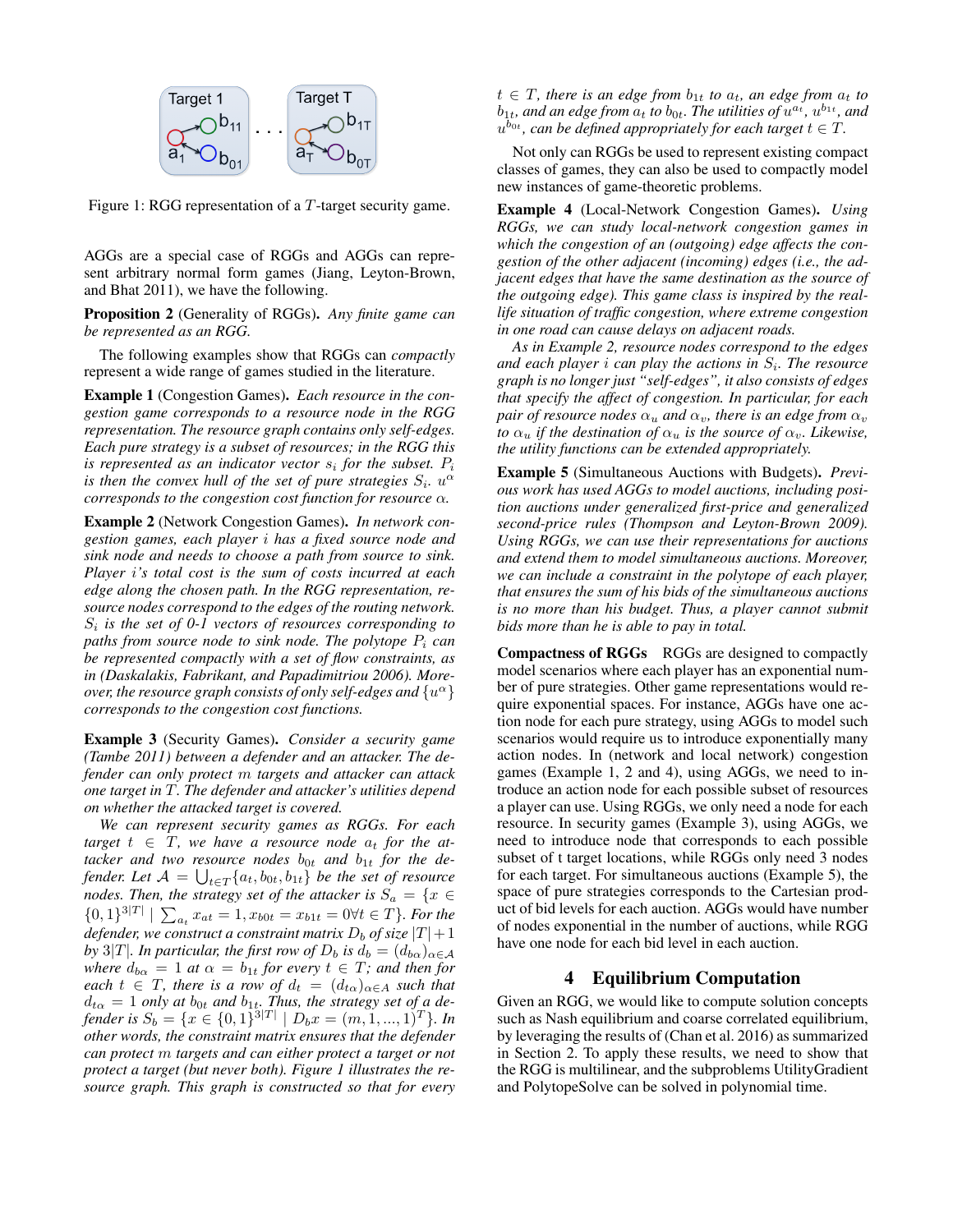#### 4.1 Formulating RGGs as Multilinear Games

It is straightforward to verify that congestion games and security games are multilinear. Is every RGG a mulitilinear game? Unfortunately the answer is no. To see this, take an RGG in which the neighborhood of resource  $\alpha$  includes itself and another resource  $\beta$ . Consider  $u^{\alpha}$ . To satisfy mutlilinearity, we would like  $i$ 's utility to be linear in  $s_i$  while keeping other players' strategies fixed. However, recall from (1) that the utility contribution from  $\alpha$ is  $s_{i\alpha}u^{\alpha}(c^{(\alpha)})$ . Let  $c_{-i}^{(\alpha)}$  be the configuration induced by other players. This can be written as  $s_{i\alpha}[(1-s_{i\beta})u^{\alpha}(c_{-i}^{(\alpha)} +$  $(1,0)$ ) +  $s_{i\beta}u^{\alpha}(c_{-i}^{(\alpha)} + (1, 1))$ ], which is a polynomial (rather than linear) function of  $s_i$ .

**Extended Formulation** If we use a  $|S_i|$ -dimensional standard simplex to represent the strategy space, then it is straightforward to verify that the game is multilinear. Indeed, all game representations based on this explicit representation of pure strategies, including normal form and AGGs, are multilinear. So we can achieve multilinearity by converting an RGG to this explicit strategy representation, at a cost of an exponential blowup in the dimension of strategy space.

Is there a strategy representation that achieves the best of both worlds: multilinear while having only a polynomial blowup in dimension? The answer is yes for resource graphs of constant in-degree.

The following theorem shows that it is possible to satisfy multilinearity by only adding a polynomial number of nodes, if the graph has constant in-degree.<sup>3</sup> This result bridges the generality and expressiveness of RGGs with the nice computational properties from multilinearity.

Theorem 1. *Given an RGG* Γ *with maximum in-degree* I*, we can construct in polynomial time another RGG* Γ <sup>0</sup> *with*  $poly(n, \mathcal{A}, 2^{\mathcal{I}})$  resources, such that (1) there is a bijection *between the two RGGs' pure strategies, and the two RGGs are payoff-equivalent; (2)* Γ 0 *is multilinear.*

*Proof Sketch.* We first introduce some notation. Let  $s_i^{(\alpha)}$  be the projection of  $s_i$  to  $\mathbb{Z}_+^{\nu(\alpha)}$ , i.e.,  $s_i^{(\alpha)} = (s_{i\alpha'})_{\alpha'\in\nu(\alpha)}$ . Then  $s_i^{(\alpha)} \in S_i^{(\alpha)}$ , the projection of  $S_i$  to  $\mathbb{Z}_+^{\nu(\alpha)}$ .

Given Γ, for each  $i, k \in N$ , we will create new resource nodes to make  $u_i(s_k, s_{-k})$  linear in  $s_k$  (when fixing  $s_{-k}$ ).

First, we formulate  $u_i(s_k, s_{-k})$  as a polynomial function of  $s_k$ . Recall that  $u_i(s) = \sum_{\alpha \in A} s_{i\alpha} u^{\alpha}(c^{(\alpha)})$ , so we focus on each term  $s_{i\alpha}u^{\alpha}(c^{(\alpha)})$ . If  $k = i$ , then we have the following polynomial of  $s_i$ :

$$
s_{i\alpha}u^{\alpha}(c^{(\alpha)}) = s_{i\alpha}u^{\alpha}(c^{(\alpha)}_{-i} + s^{(\alpha)}_{i}) =
$$
  
\n
$$
s_{i\alpha} \sum_{z \in S^{(\alpha)}_i} u^{\alpha}(c^{(\alpha)}_{-i} + z) \prod_{\alpha' \in \nu(\alpha)} s^{z_{\alpha'}}_{i\alpha'} (1 - s_{i\alpha'})^{1 - z_{\alpha'}}.
$$
 (2)

After expanding the polynomial function into sum of monomials, each monomial term is of the form  $\prod_{\alpha' \in B} s_{i\alpha'}$ , for

some  $B \subset \nu(\alpha) \cup \{\alpha\}$ . Since there are at most  $2^{|\nu(\alpha)|+1}$ possible such subsets, the number of monomial terms is at most  $2^{|\nu(\alpha)|+1}$ P , and thus  $u_i$  can be expressed as a sum of  $\alpha^{2^{|\nu(\alpha)|+1}}$  monomials of  $s_i$ . For  $k \neq i$ , analogously we can write  $u_i$  as a sum of  $\sum_{\alpha} 2^{|\nu(\alpha)|}$  monomials of  $s_k$ .

We now create a new resource node for each of these monomials. Specifically, the resources of  $\Gamma'$  consists of the resources of Γ, plus the following additional resource nodes: for each player  $k \in N$ , each resource  $\alpha \in \mathcal{A}$ , and each  $B \subset \nu(\alpha) \cup \{\alpha\}$ , create a resource node  $\beta_B^k$ . Then we define the bijection mapping  $\phi$  from the strategy set  $S_i$  of  $\Gamma$  to the new strategy set  $S_i'$  of  $\Gamma'$ , such that if  $s_i' = \phi(s_i)$ , then  $s'_{i\alpha} = s_{i\alpha}$  for all original resources  $\alpha$ , and  $s'_{i\beta_B^k} = 0$  if  $k \neq i$ , and  $s'_{i\beta_B^i} = \prod_{\alpha' \in B} s_{i\alpha'}$ .

In  $\Gamma'$ , utility functions  $u'^{\alpha} = 0$  for the original resources and  $u'^{\beta_B^i}$  is equal to the coefficient of monomial  $\prod_{\alpha'\in B}s_{i\alpha'}$ in  $u_i$ 's polynomial expression w.r.t.  $s_i$ . This  $u'^{\beta_B^i}$  is a function of the monomial terms of other players, and we include the corresponding monomial resource nodes in the neighborhood of  $\beta_B^i$ .

By construction,  $\Gamma$  and  $\Gamma'$  are payoff equivalent, and the utilities of  $\Gamma'$  are multilinear functions of players' pure strategies. To satisfy Condition 2 of multilinearity, we define the new  $P'_i$  to be the convex hull of the new  $S'_i$ . П

We call  $\Gamma'$  the *multilinear extension* of  $\Gamma$ . We note that  $\Gamma'$ has a larger in-degree than  $\Gamma$ , so a direct representation of the utility functions of  $\Gamma'$  is problematic as their sizes scale exponentially in the in-degree. Nevertheless for our purposes we will not need to explicitly construct the utility functions of  $\Gamma'$ . Instead, as we will show, computational tasks on  $\Gamma'$ can be done implicitly using the resource graph and utility functions of Γ.

Computing UtilityGradient Now that we have mulitilinearity, the next question is whether utility gradients can be computed efficiently. Recall that multilinearity by itself does not imply efficient computation of utility gradients. Direct computation using the RGG's multilinear extension can be inefficient due to its large in-degree. We propose an algorithm that operates on the original RGG's resource graph, which allows us to better exploit the game's utility structure.

Proposition 3. *Given an RGG* Γ *and its multilinear extension*  $\Gamma'$ , and a marginal strategy profile π of  $\Gamma'$ , the utility *gradient*  $\nabla_k u_i(\pi_{-k})$  *can be computed in polynomial time in the size of the utility functions of* Γ*.*

*Proof Sketch.* Each  $\pi_i$  of the multilinear extension  $\Gamma'$  includes components for each monomial resource  $\beta_B^i$ , which is the marginal probability that the resources in  $B$  are all chosen by  $i$ . Using these marginal probabilities we can compute  $Pr(s_i^{(\alpha)}|\pi_i)$  for each  $s_i^{(\alpha)} \in S_i^{(\alpha)}$  of  $\Gamma$ , where  $s_i^{(\alpha)}$  are the projected strategies as defined in the proof of Theorem 1. The cardinality of  $S_i^{(\alpha)}$  is at most  $2^{|\nu(\alpha)|}$  so this is still polynomial in the size of utility functions of  $\Gamma$ , and in particular we can efficiently enumerate these projected strategies. Then  $u_i(\pi)~=~\sum_{\alpha} \sum_{s^{(\alpha)} \in S^{(\alpha)}} s_{i\alpha} u^{\alpha} (\sum_j s^{(\alpha)}_j) \prod_j \Pr(s^{(\alpha)}_j|\pi_j),$ 

<sup>&</sup>lt;sup>3</sup>Since the size of the RGG representation grows exponentially in the in-degree of the graph, RGGs without constant in-degree tend to require exponential. The constant-indegree case captures the interesting class of games from a computational point of view.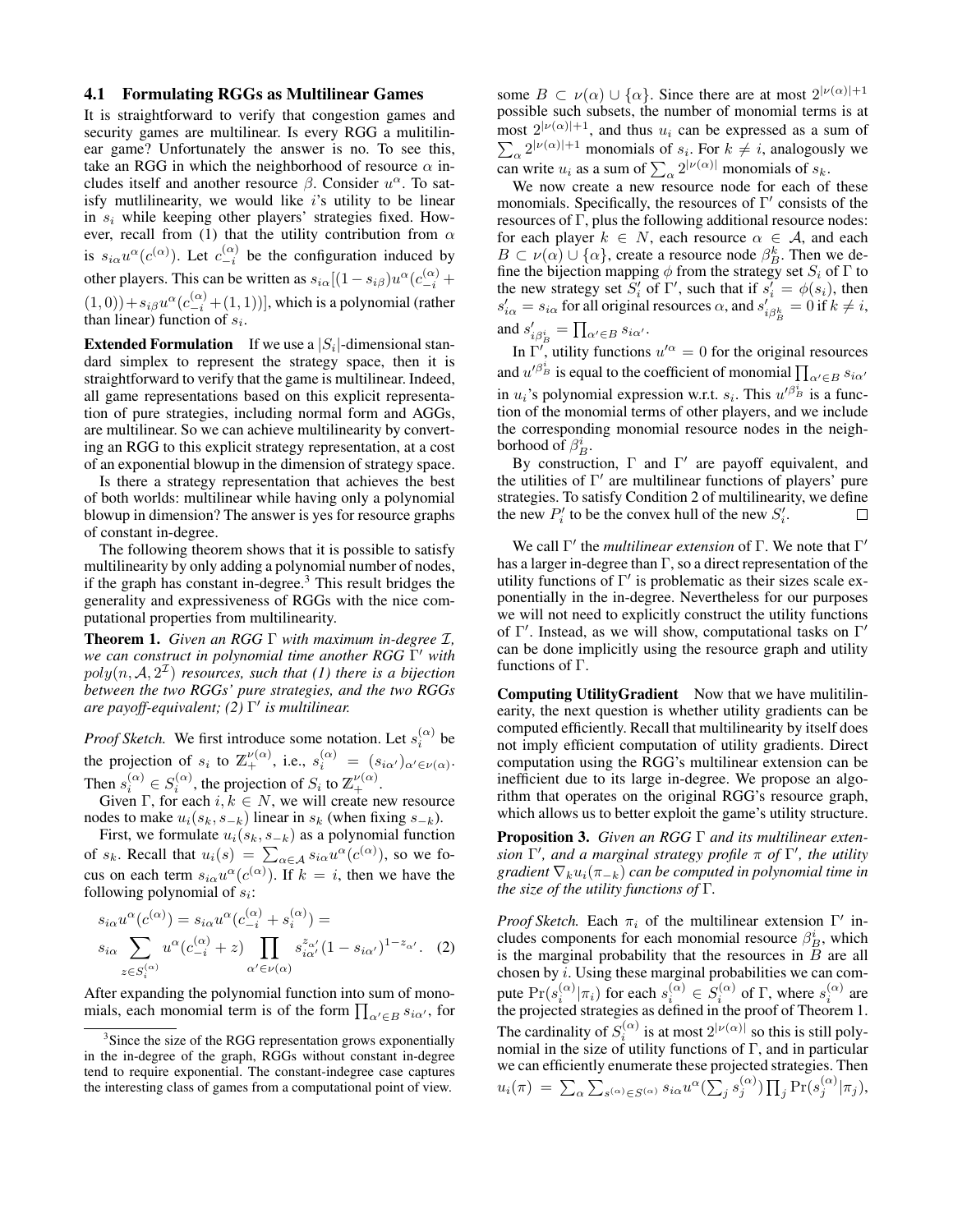which is linear in  $Pr(s_k^{(\alpha)})$  $\binom{\alpha}{k}$   $|\pi_k)$ . Since  $\Pr(s_k^{(\alpha)})$  $\binom{\alpha}{k}$   $(\pi_k)$  is a linear function of  $\pi_k$ , to compute  $\nabla_k u_i(\pi_{-k})$  we just need to compute the coefficients of  $Pr(s_k^{(\alpha)})$  $\binom{\alpha}{k}$   $|\pi_k|$  in the above expression. The problem reduces to an expected utility computation for AGGs, which can be solved in polynomial time by the algorithm in (Jiang, Leyton-Brown, and Bhat 2011). П

PolytopeSolve for the Multilinear Extension Recall from Section 2 that PolytopeSolve is the problem of optimizing an arbitrary linear objective in  $P_i$ . When the linear constraints defining  $P_i$  are given explicitly, this becomes a linear programming problem and can thus be solved in polynomial time. However, what we need now is PolytopeSolve for the multilinear extension. Since the new  $S_i'$  has more dimensions than  $S_i$ , the extended polytope  $P'_i = conv(S'_i)$  is now more complex than the original  $P_i$ . In particular, the original constraints of  $P_i$  are not sufficient to exactly describe  $P'_i$ . Indeed, the convex hull of  $S'_i$  may have exponential number of faces, requiring exponential space to specify.

The results of (Chan et al. 2016) allow  $P'_i$  to be implicitly represented, as long as we have a polynomial-time algorithm for PolytopeSove. It turns out these  $P'_i$  are instances of *correlation polytopes* (Pitowsky 1991), and the linear optimization problem on correlation polytopes is known to be NP-hard even when  $S_i$  is all vertices of the hypercube  $\{0, 1\}^{|A|}$ , or in the case of the simple uniform matroid constraint  $\sum_{\alpha} s_{i\alpha} = K$  (Pitowsky 1991; Xu et al. 2015).

Nevertheless, we can identify subclasses of RGGs for which PolytopeSolve can be solved efficiently. First we observe that PolytopeSolve, a linear optimization problem over  $P'_{i}$  (or  $S'_{i}$ ), is equivalent to optimizing a polynomial function over the original  $S_i$ . This is by transforming each  $s'_{i\beta_B}$  in the

linear objective to its corresponding monomial  $\prod_{\alpha' \in B} s_{i\alpha'}$ .

Proposition 4. *Given an RGG* Γ *with resource graph* G*,* let  $P'_i$  be *i*'s polytope in the multilinear extension. Then *PolytopeSolve* (*i.e.*, *linear optimization on*  $P'_i$ ) *is equivalent to the following POLYOPT(*S<sup>i</sup> *,* G*) problem: compute*  $\arg\max_{s_i \in S_i} \sum_\alpha \sum_{B \subset \nu(\alpha)}^{\infty} d_B^{\alpha} \prod_{\alpha' \in B} s_{i\alpha'}$  given a set of  $coefficients \{d_B^{\alpha}\}_{{\alpha},B}$ .

 $POLYOPT(S<sub>i</sub>, G)$  is equivalent to the problem of computing player i's best response against a pure strategy profile in an RGG with the same players and resource graphs but different utilities from Γ.

Proposition 5. *When the RGG* Γ *has a resource graph* G *with bounded treewidth, and the strategy constraints for* i *are uniform matroid constraints*  $P_i = \{x \in [0,1]^{|\mathcal{A}|} :$ are uniform matroid constraints  $P_i = \{x \in [0,1]^{|\mathcal{A}|} : \sum_{\alpha} x_{\alpha \in \mathcal{A}} = K\}$ , then there is a polynomial time algorithm for  $POLYOPT(S_i, G)$ .

*Proof Sketch.* The problem is closely related to the following: given a symmetric  $K$ -player AGG with action graph  $G$ , compute a pure strategy profile with maximum social welfare. The latter problem can be solved in polynomial time for AGGs on bounded treewidth graphs using a dynamic programming approach, see e.g., (Jiang and Leyton-Brown 2007). The only difference is that in our POLYOPT( $S_i$ ,  $G$ ) problem, we additionally require  $s_{i\alpha} \leq 1 \ \forall \alpha$ . These are

unary constraints and can easily be incorporated into the dynamic programming algorithm.  $\Box$ 

We can extend the result to a more general class of RGGs using a similar dynamic programming approach.

Proposition 6. *Given an RGG with resource graph* G*, and player i* with polytope  $P_i = \{x | D_i x \leq f_i\}$ , construct *the augmented graph*  $G^{P_i}$  *as follows: add one node j for*  $\mathit{each}$  constraint  $d_{ij}^T x \leq f_i$  of  $P_i$ , where  $d_{ij}$  is the j-th row *of* D<sup>i</sup> *. Then add edge from node* j *to each resource node*  $\alpha$  *that constraint j refers to, i.e., each*  $\alpha$  *where*  $D_{ij\alpha} \neq$ 0*. If* GP<sup>i</sup> *has bounded treewidth and bounded in-degree, POLYOPT(*S<sup>i</sup> , G*) can be computed in polynomial time.*

Taking everything together, we have the following.

Corollary 1. *Given an RGG, if for each player* i*, the augmented graph* GP<sup>i</sup> *has bounded treewidth and bounded indegree, then an exact CCE can be computed in polynomial time, and computing a Nash equilibrium is in PPAD.*

### 4.2 Multilinear RGGs

In Section 4.1, we show how to convert an arbitrary RGG to an (payoff-equivalent) RGG that satisfies multilinearity, incurring a polynomial increase in dimension. We also saw there are subclasses of RGGs, such as congestion games and security games, that are already multilinear without needing to perform any conversion. A natural question is: can we characterize the class of multinlinear RGGs? We provide a sufficient condition for RGGs to be multilinear below. Before stating our proposition, recall that Condition 2 of Definition 1 states that the extreme points of  $P_i$  of each player i are integer vectors.

**Proposition 7.** *Given an RGG*  $\Gamma = (N, \mathcal{A}, \{S_i\}, G, \{u^\alpha\})$ *that satisfies Condition 2 of Definition 1, it is multilinear if for each player i, for each*  $\alpha \in A$ *, and for each*  $s_i \in S_i$ ,  $\sum_{\alpha' \in u(\alpha) \cup \{a\}} s_{i\alpha'} \leq 1$ .  $\alpha' \in \nu(\alpha) \cup \{\alpha\}$   $s_{i\alpha'} \leq 1$ .

The above proposition follows from Equation 2. The condition in the proposition states that for each player  $i$ , it is never the case that two (or more) of her chosen resources are in the same neighborhood. Intuitively, the only obstacle to multilinearity is when two of i's chosen resources are in the neighborhood of  $\alpha$ , in which case they potentially influence the utility contribution of  $\alpha$  nonlinearly.

Applying this proposition to the examples we saw earlier, the RGG representations of congestion games, security games and simultaneous budgeted auctions (in Examples 2, 3, and 5 respectively) all satisfy this condition and are therefore multilinear. We observe that in these games, a player's sub-decisions can still influence each other via the strategy constraints, and there can be a wide variety of utility influence across different players; it is the lack of utility influence *within* a player's sub-decisions that ensures multilinearity.

One issue is whether it is easy to check if this condition holds for a given Γ. Directly checking for each  $s_i$  would involve enumerating the set of pure strategies. Instead, we can verify whether the above condition holds for each player using linear programming. In particular, for each  $i \in N$ and  $\alpha \in A$ , consider the program: max  $\sum_{\alpha' \in \nu(\alpha) \cup \{\alpha\}} s_{i\alpha'}$